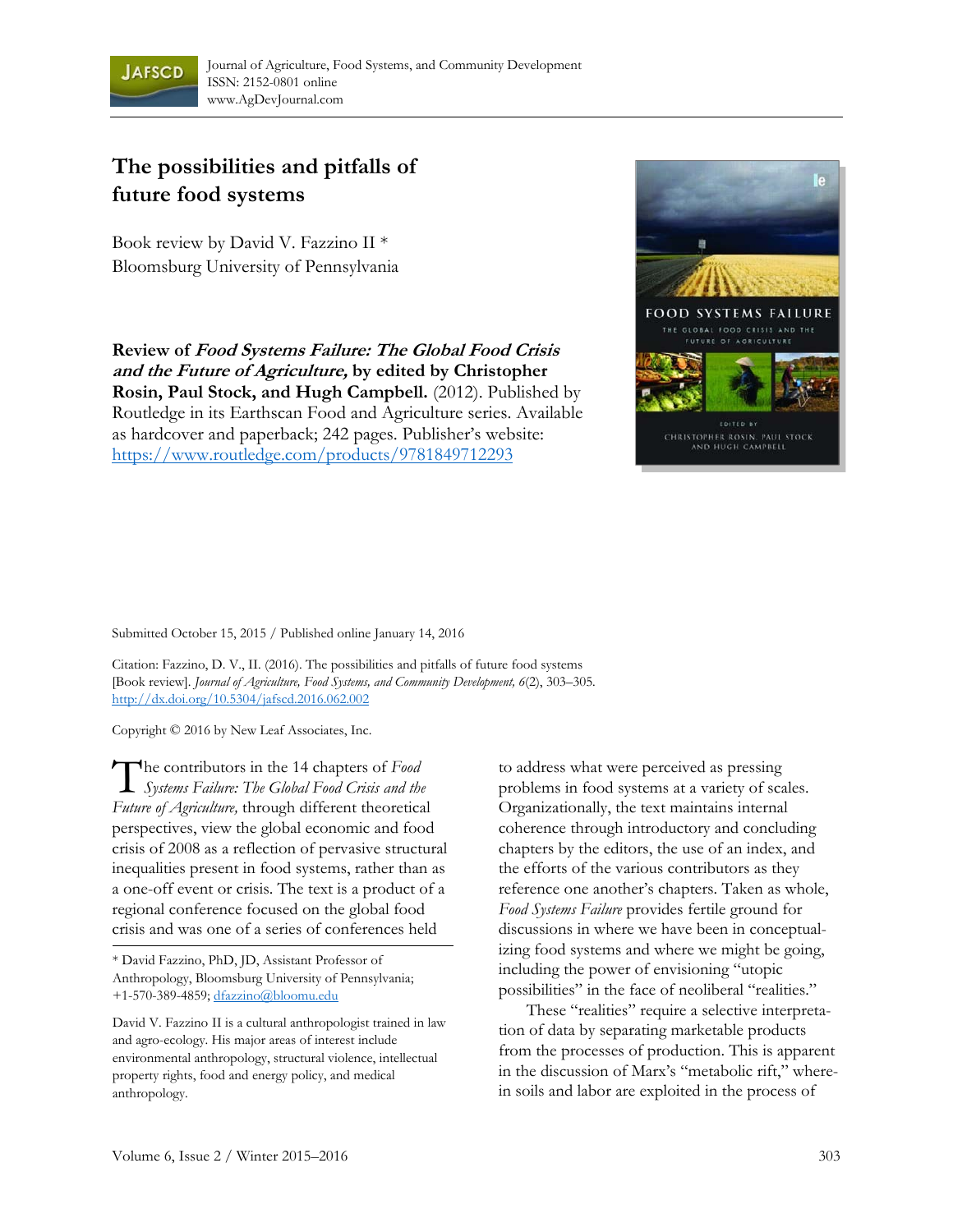accumulating capital (Colin Butler and Jane Dixon's chapter 7, "Plentiful Food? Nutritious Food?")*.* Externalities and increasing vulnerabilities, including the impacts of climate change on agriculture, are also considered (Geoffrey Lawrence, Carol Richards, Ian Gray and Naomi Hansar's chapter 9, "Climate Change and the Resilience of Commodity Food Production in Australia").

 Advocates of the neoliberal, productivist approach to agriculture tend to justify their continued exploitation of social and ecological systems by describing their endeavors as heroic ventures to feed the world. The multitude of challenges in food systems, including the failure of food systems to live up to their full potential in provisioning each one of us with sufficient and high-quality food, presents neoliberal actors with an opportunity to suggest solutions. Scoping these issues as a series of interrelated crises implores actions, something, indeed anything must be done in the name of the future sustainability of social and ecological systems. This allows for a wide latitude of potential solutions, some of which appear to be less scrutinized than others. This is likely the case in Robert Watson's prologue, "Food Security — Now is the Future," wherein he notes that "there is considerable debate over the environmental impact of biofuels" that can "raise fuel prices and reduce our ability to alleviate hunger" (p. xiii). He nevertheless maintains that, "increased public and private investments are needed to develop next-generation biofuels" (p. xiii). In doing so he seemingly argues for a technological fix and neglects the issue of social justice, such as global land grabs, in the name of "developing" the energy sector as discussed in Philip McMichael's chapter 5, "Biofuels and the Financialisation of the Global Food System."

 A short way down the same page, Watson continues calling for more technology in the face of climate change and world hunger:

Currently, the most contentious issue in agriculture science is the use of recombinant DNA techniques to produce transgenic products, primarily because there is not yet widespread agreement on the

environmental, human health and economic risks and benefits of such products. Many believe that less technology and intervention is the answer. But, against a backdrop of a changing climate and the threat of even larger parts of the world going hungry, it is clear that integrated advances in biotechnology, nanotechnology, remote sensing and communication technology, for instance, will be important in providing opportunities for more resource efficient and site-specific agriculture. For any technology it will be critical to assess the risks and benefits on a case-by-case basis. (pp. xiii–xiv)

I reproduce this paragraph in full in order to examine some of the underlying assumptions that Watson utilizes in order to justify the use of all means available. Here Watson reiterates the nearincessant triumphant narratives of industries that have been the primary drivers of these technologies, have worked to control the flow of scientific information on said technologies (as the recent reports on glyphosate indicate), and have attempted to assert the moral high ground by stressing the importance of using all possible avenues in order to arrest human death and suffering resulting from nutritional deficiencies. While acknowledging that transgenic products (GMOs) are contentious, Watson flattens and marginalizes the varied counterarguments by simply noting, "Many believe that less technology and intervention is the answer" (p. xiii). He then goes on to equate efficiency with the increased use of technologies, suggesting they can work in synchrony with one another to provide "opportunities for more resource efficient and sitespecific agriculture" (p. xiv).

 The prologue is particularly noteworthy in the context of how the editors frame their analysis in chapter 1, by noting the tension between corporate control of agriculture that necessarily treats foods as commodities, and in chapter 14 (Table 14.1, p. 224) where they refer to genetic modification as a nonsystemic change that in itself "can only perpetuate the business-as-usual model" (p. 225). The use of GMOs is specifically challenged in several chapters. Navé Wald, Christopher Rosin, and Doug Hill's chapter, "'Soyisation' and Food